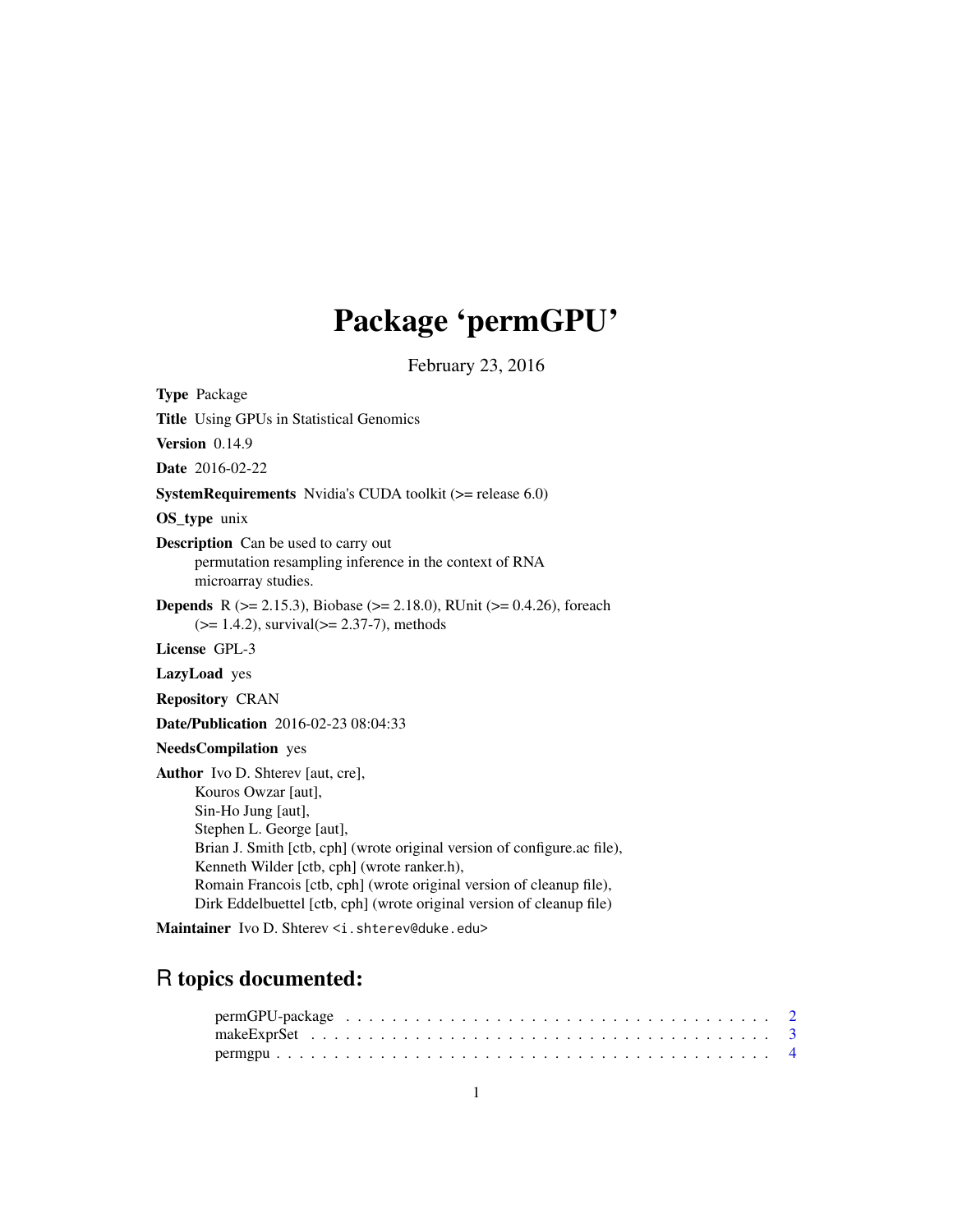<span id="page-1-0"></span>

| Index |  |  |  |  |  |  |  |  |  |  |  |  |  |  |  |  |  |  |  |  | 11 |
|-------|--|--|--|--|--|--|--|--|--|--|--|--|--|--|--|--|--|--|--|--|----|

permGPU-package *permGPU: Using graphics processing units in RNA microarray association studies.*

#### <span id="page-1-1"></span>Description

This package can be used to carry out permutation resampling inference using GPUs. Currently the package supports six test statistics: the t and Wilcoxon tests, for two-sample problems, the Pearson and Spearman statistics, for non-censored continuous outcomes, and the Cox score and rank score test (Jung et al, 2005), for right-censored time-to-event outcomes. In addition to the test statistics and the corresponding marginal permutation P-values, the package produces family-wise error adjusted P-values using a single-step procedure (Westfall and Young, 1993).

#### Details

| Package:  | permGPU    |
|-----------|------------|
| Type:     | Package    |
| Version:  | 0.14.6     |
| Date:     | 2014-07-11 |
| License:  | $GPL-3$    |
| LazyLoad: | yes        |

 $\sim$  An overview of how to use the package, including the most important  $\sim \sim$  functions  $\sim$ 

#### Note

To build this package, the CUDA SDK (version 2.3 or higher) must be installed on the system. Specifically, the nvcc compiler must be in the path and the CUDA\_HOME must be properly defined. For example, if the SDK kit is installed under /usr/local/cuda then the CUDA\_HOME variable needs to be set to /usr/local/cuda . The SDK can be obtained from <www.nvidia.com> The CUDA\_HOME variable can also be explicitly defined in permGPU/src/Makefile. The maximum number of patients for the current version is 1000.

The R environment variables R\_LIB and R\_INCLUDE need to be correctly configured to build the package from source. Alternatively, these can be set in permGPU/src/Makefile.

To build this package, a number of C++ classes and functions for random number generation (available from <http://www.agner.org/random/> under a GPL license) and a C++ template for calculating ranks (available from http://sites.google.com/site/jivsoft/Home/compute-ranks-of-elements-in-a-c---a under a BSD license) are needed. The requisite files are included in the package source code tar ball. In future releases, these functionalities will be replaced by native R functions from R.h and Rmath.h.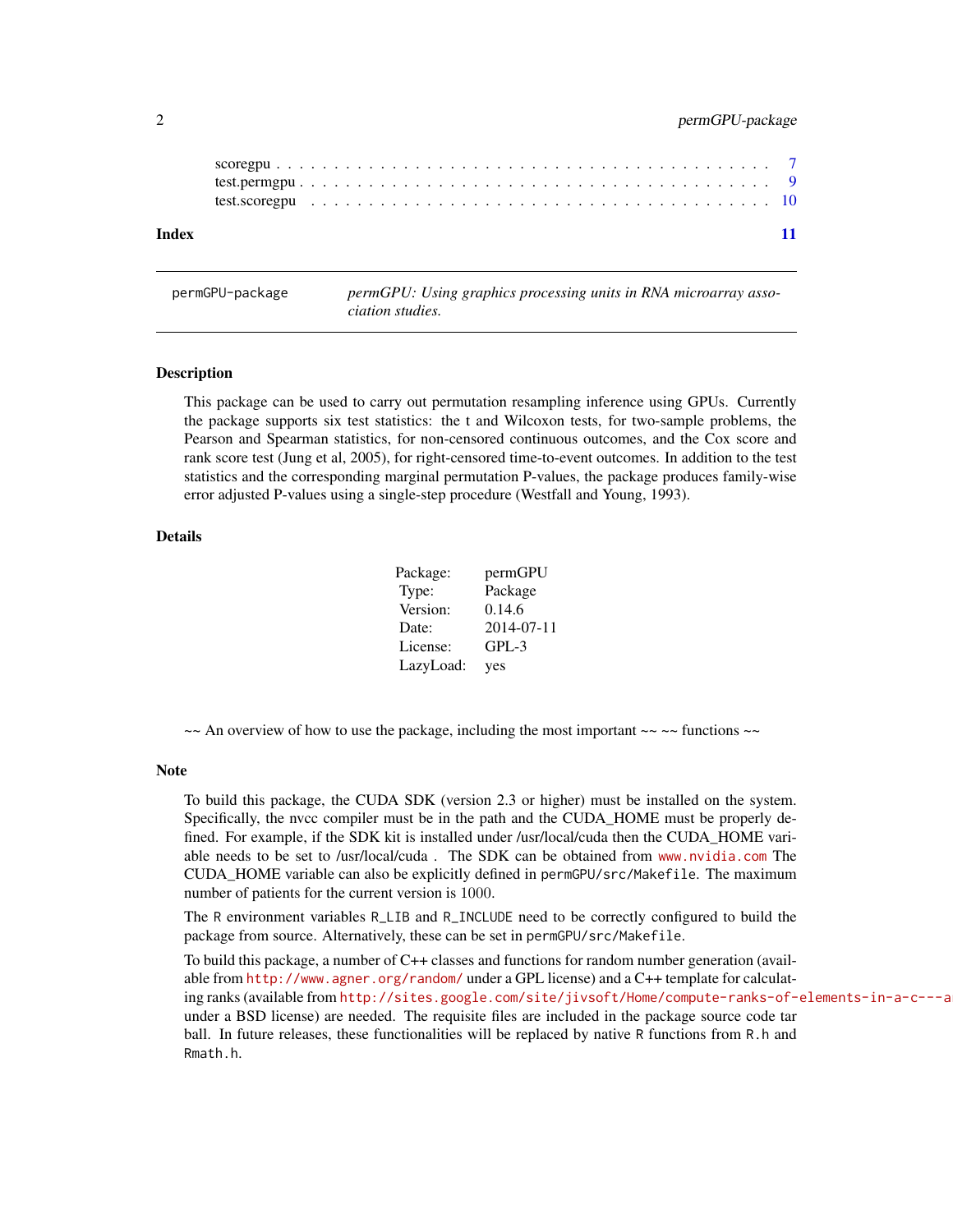#### <span id="page-2-0"></span>makeExprSet 3

#### Author(s)

I. D. Shterev, S.-H. Jung, S. L. George and K. Owzar

Maintainer: Ivo D. Shterev <i.shterev@duke.edu>

#### References

Shterev, I.D., Jung, S.-H., George S.L., Owzar K. permGPU: Using graphics processing units in RNA microarray association studies. BMC Bioinformatics 2010, 11:329.

Jung, S.-H., Owzar K., George, S.L. (2005). A multiple testing procedure to associate gene expression levels with survival. Statistics in Medicine. 24(20), 3077–88.

Westfall, P.H. and Young, S.S. (1993). Resampling-Based Multiple Testing: Examples and Methods for P-value Adjustment, Wiley-Interscience, New York.

#### Examples

### See ? permgpu

makeExprSet *Create an expressionSet object for use with [permGPU](#page-1-1)*

#### Description

The [permGPU](#page-1-1) function expects that the phenotypic and molecular (expression) data are provided as an [ExpressionSet](#page-0-0). This is a simple utility function that creates this object so that permGPU can be used along with data objects created for use with certain Bioconductor packages.

#### Usage

```
makeExprSet(exprdat, phenodat, anno = "custom")
```
#### Arguments

| exprdat  | This should be an $K \times n$ , where K denotes the number of markers/features and<br>$n$ denotes the number of patients, expression matrix. It is expected that the $K$<br>marker names are assigned as row names of this matrix ( <i>i.e.</i> , could be extracted<br>as rownames (exprdat). |
|----------|-------------------------------------------------------------------------------------------------------------------------------------------------------------------------------------------------------------------------------------------------------------------------------------------------|
| phenodat | This is an $n \times p$ data. frame, <i>n</i> denotes the number of patients and <i>p</i> denotes the<br>number of clinical co-variables. It is assumed that the rows of this data.frame<br>are matched up with the columns of exprdat                                                          |
| anno     | This slot can be used to assign a label to the data set.                                                                                                                                                                                                                                        |

#### Value

An object of class [ExpressionSet](#page-0-0).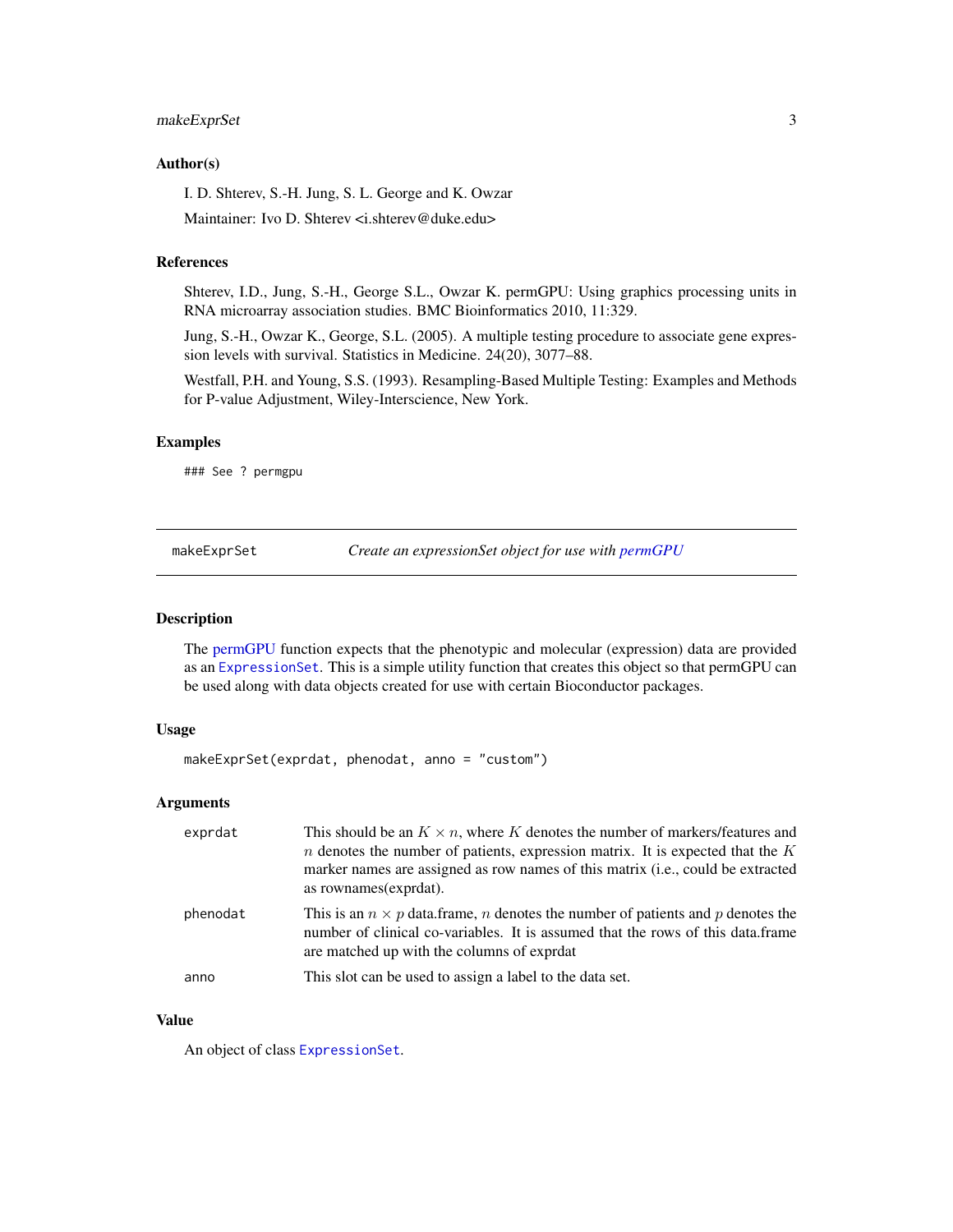#### <span id="page-3-0"></span>Note

This function may be deprecated in future releases if similar functionality is found in the base Bioconductor extension packages.

#### See Also

[ExpressionSet](#page-0-0)

#### Examples

```
library(Biobase)
set.seed(123)
## Generate toy phenotype and expression data sets
## This example consists of 4 markers and ten patients
n < -10K < -4pdat=data.frame(grp=rep(1:0,each=n/2),bp=rnorm(n),ostime=rexp(n),event=rbinom(n,1,0.8))
expdat=matrix(rnorm(K*n),K,n)
## Assign marker names g1,...,gK to the expression data set
## (as row names) and patient ids id1,...,idn to the expression
## data set (as column names) and phenotype data (as row names)
rownames(expdat)=paste("g",1:K,sep="")
patid=paste("id",1:n,sep="")
rownames(pdat)=patid
colnames(expdat)=patid
## Create the ExprSet object
testdat=makeExprSet(expdat,pdat)
class(testdat)
## Check the dimensions of the expression and phenotype data sets
dim(exprs(testdat))
dim(pData(testdat))
## Get sample and marker ids
sampleNames(testdat)
featureNames(testdat)
```
permgpu *Conduct permutation resampling analysis using permGPU*

#### Description

This function can be used to carry our permutation resampling inference with GPUs. Currently the function supports six test statistics: the t and Wilcoxon tests, for two-sample problems, the Pearson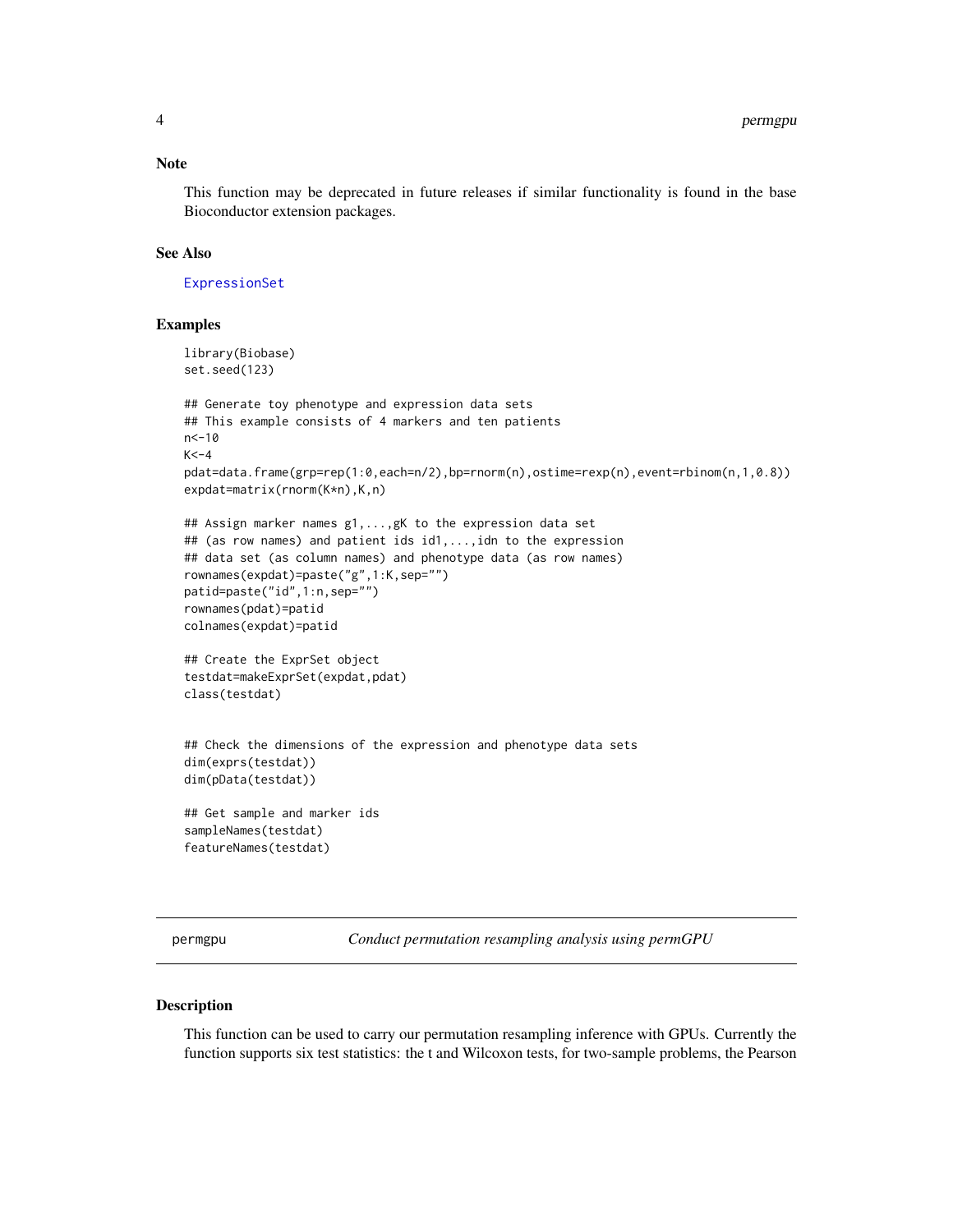#### <span id="page-4-0"></span>permgpu 5

and Spearman statistics, for non-censored continuous outcomes, and the Cox score and rank score tests (Jung et al, 2005), for right-censored time-to-event outcomes.

#### Usage

permgpu(datobj, y, event = NULL, test, B, diag = FALSE, scale = FALSE)

#### Arguments

| datobi | an ExpressionSet object containing the expression and phenotype data.                                                                                                                                                                                                      |
|--------|----------------------------------------------------------------------------------------------------------------------------------------------------------------------------------------------------------------------------------------------------------------------------|
| У      | The name of the outcome variable. Note that y must be an element of names(pData(datobj)).<br>See example.                                                                                                                                                                  |
| event  | In the case of survival analysis, event is the name of the event indicator. Note<br>that event must be an element of names(pData(datobj)). See example.                                                                                                                    |
| test   | specifies the test to be performed. Possible options are t test (two-sample t-<br>test), will coxon (two-sample Wilcoxon test), pearson (Pearson correlation test),<br>spearman (Spearman rank correlation test), cox (Cox score test) and npcox (Cox<br>rank score test). |
| B      | specifies the number of random permutations to be performed.                                                                                                                                                                                                               |
| diag   | This flag can be set to TRUE if specifies the type of object returned.                                                                                                                                                                                                     |
| scale  | If TRUE, markers are centered.                                                                                                                                                                                                                                             |

### Value

This function returns a data frame. The first column contains the gene names. The second, thrid and fourth columns contain the marginal test statistics, marginal unadjusted permutation P-values and FWER adjusted P-values respectively. If diag=TRUE, this function returns a list consisting of the following elements:

| <b>RESULTS</b> | The results data frame as described above |
|----------------|-------------------------------------------|
| <b>EXPR</b>    | The gene expression data                  |
|                | The outcome data                          |
| event          | event indicator(s) for survival analysis  |
| n              | The number of patients                    |
| К              | The number of genes                       |
| B              | The number of permutations                |
| test           | The test used in the permutation analysis |

#### Note

The maximum number of patients for the current version is 1000.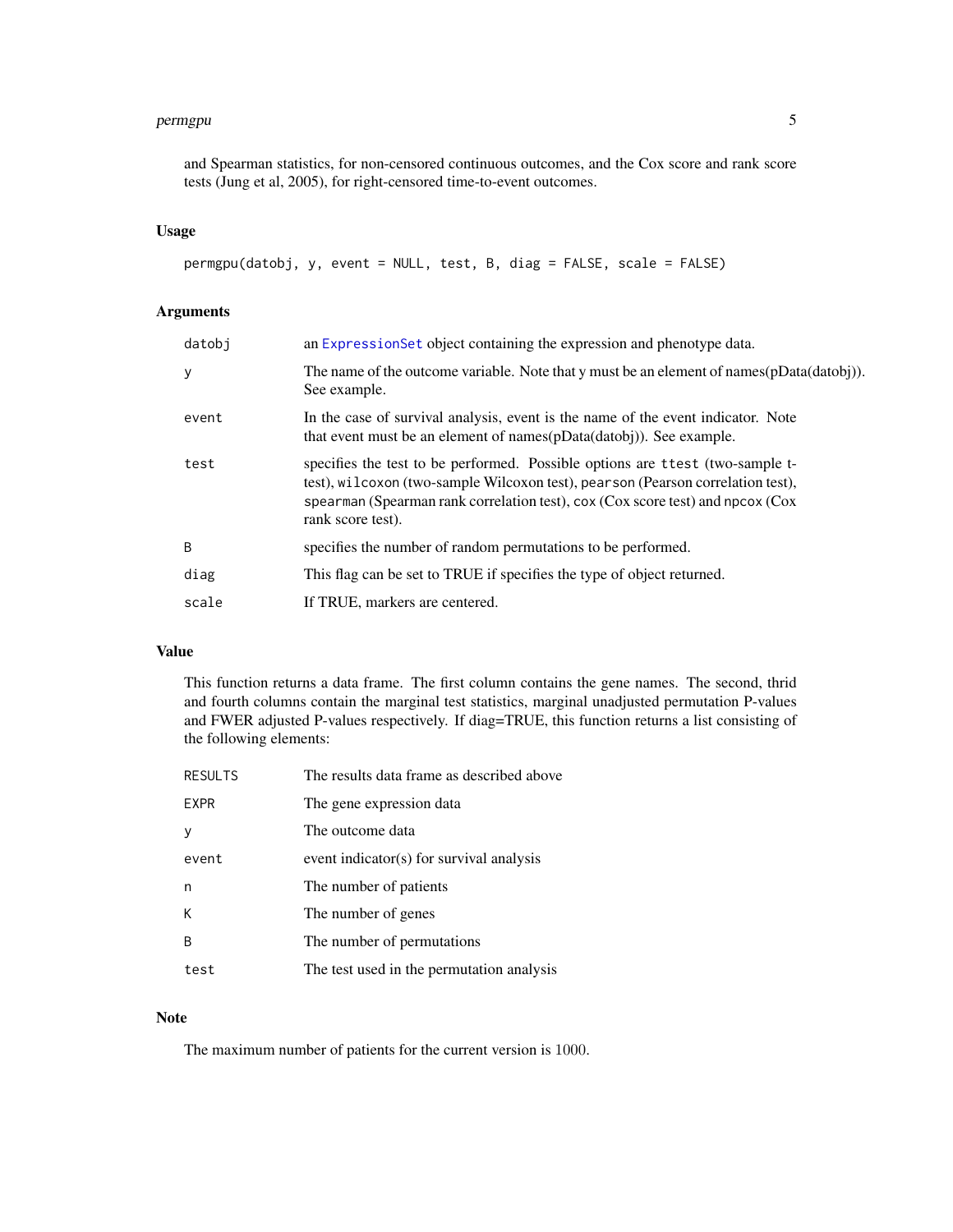#### References

Jung, S.-H., Owzar K., George, S.L. (2005) A multiple testing procedure to associate gene expression levels with survival.*Statistics in Medicine*. 24, 20, 3077–88.

Shterev, I.D., Jung, S.-H., George S.L., Owzar K. permGPU: Using graphics processing units in RNA microarray association studies. BMC Bioinformatics 2010, 11:329.

For the Director's Challenge Consortium for the Molecular Classification of Lung Adenocarcinoma, Shedden K., Taylor J.M.G., Enkemann S.A., Tsao M.S., Yeatman T.J., Gerald W.L., Eschrich S., Jurisica I., Giordano T.J., Misek D.E., Chang A.C., Zhu C.Q., Strumpf D., Hanash S., Shepherd F.A., Ding K., Seymour L., Naoki K., Pennell N., Weir B., Verhaak R., Ladd-Acosta C., Golub T., Gruidl M., Sharma A., Szoke J., Zakowski M., Rusch V., Kris M., Viale A., Motoi N., Travis W., Conley B., Seshan V.E., Meyerson M., Kuick R., Dobbin K.K., Lively T., Jacobson J.W., Beer D.G. (2008) Gene expression-based survival prediction in lung adenocarcinoma: a multi-site, blinded validation study. *Nat Med*. 14, 8, 822–827.

#### Examples

```
library(Biobase)
set.seed(123)
## Generate toy phenotype and expression data sets
## This example consists of 4 markers and 100 patients
## grp is a binary trait (e.g., case vs control)
## bp is a continuous trait (e.g., blood pressure)
## ostime is a right-censored time-to-event trait (e.g., observed
## time of death)
## event is the event indicator (1=dead or 0=censored) for ostime
n<-100
K < -4grp=rep(1:0,each=n/2)
bp=rnorm(n)
atime=rexp(n)
ctime=runif(n,0,1)
```

```
otime=pmin(atime,ctime)
event=as.integer(atime<=ctime)
pdat=data.frame(grp,bp,otime,event)
rm(grp,atime,ctime,otime,event)
expdat=matrix(rnorm(K*n),K,n)
```

```
## Assign marker names g1,...,gK to the expression data set and
## patient ids id1,...,idn to the expression and phenotype data
rownames(expdat)=paste("g",1:K,sep="")
patid=paste("id",1:n,sep="")
rownames(pdat)=patid
colnames(expdat)=patid
```

```
## Create the ExprSet object
testdat=makeExprSet(expdat,pdat)
class(testdat)
```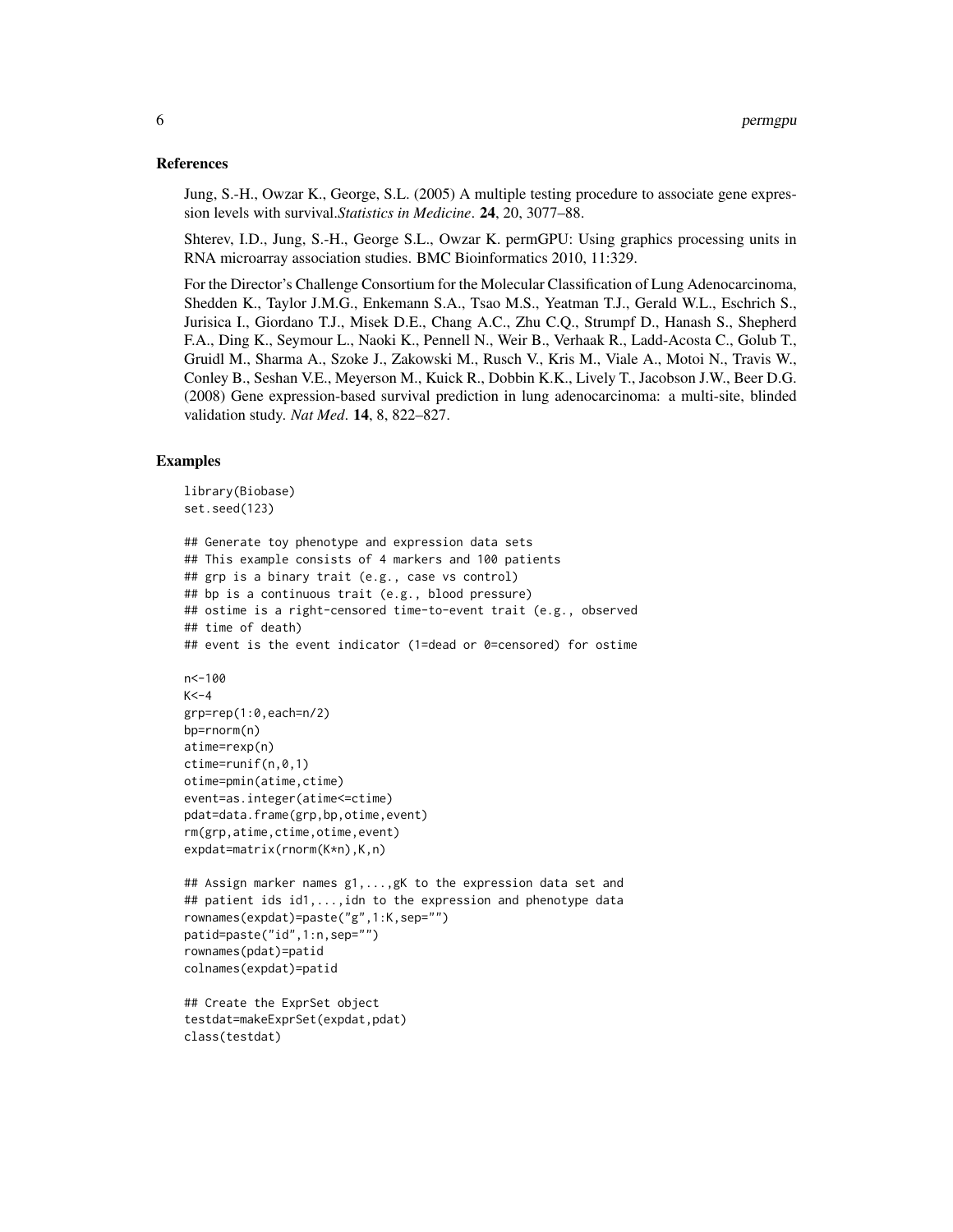#### <span id="page-6-0"></span>scoregpu 7

```
## Carry out permutation analysis with grp as the outcome
## using the two-sample t-test with B=100 random permutations
permgpu(testdat,"grp",B=100,test="ttest")
## Carry out permutation analysis with grp as the outcome
## using the two-sample Wilcoxon with B=100 random permutations
permgpu(testdat,"grp",B=100,test="wilcoxon")
## Carry out permutation analysis with bp as the outcome
## using the Pearson test with B=100 random permutations
permgpu(testdat,"bp",B=100,test="pearson")
## Carry out permutation analysis with bp as the outcome
## using the Spearman test with B=100 random permutations
permgpu(testdat,"bp",B=100,test="spearman")
## Carry out permutation analysis with ostime as the outcome
## using the covariance test (Jung et al, 2005) with B=100
## random permutations.
permgpu(testdat,"otime",event="event",B=100,test="cox")
## Carry out permutation analysis with ostime as the outcome
## using the rank-covariance test (Jung et al, 2005) with B=100
## random permutations.
permgpu(testdat,"otime",event="event",B=100,test="npcox")
## To carry out the analyses for the Director's Challenge
## Consortium Lung Cancer data, download the RMA pre-processed
## expressionSet object from the project webpage
## http://code.google.com/p/permgpu/
## After attaching it, check the md5sum signature
## attach("RMADAT-DCHALL.RData")
## md5sum("RMADAT-DCHALL.RData")
## 404fc27fe0c6d11c844e06139912f7ca
## A Sweave file outlining the steps carried out to pre-process
## the data is available from the project page.
##
## To carry out association testing using the Cox score test
## permgpu(RMADAT,"ostime",event="event",B=10000,test="cox")
## To carry out association testing using the Cox rank score test
## permgpu(RMADAT,"ostime",event="event",B=10000,test="npcox")
```
scoregpu *Computes score test statistic using permGPU*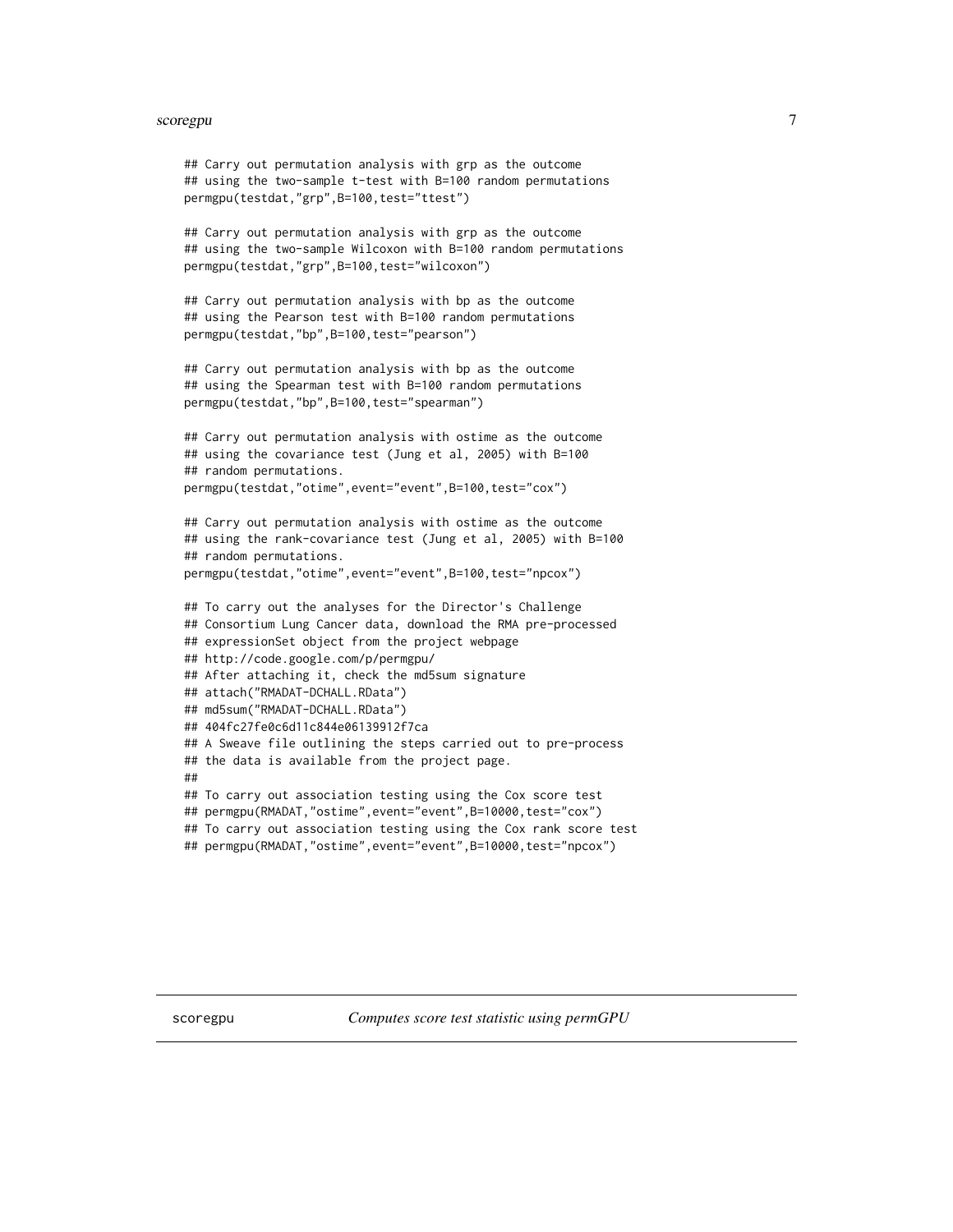#### Description

This function can be used to carry out score test inference with GPUs. Currently the function supports two test statistics: the Cox score and rank score tests (Jung et al, 2005), for right-censored time-to-event outcomes.

#### Usage

scoregpu(y, event, markers, test, B=0, stand=TRUE, pval=TRUE, index=FALSE, scale=FALSE)

#### Arguments

| y       | The name of the outcome variable.                                                                                 |
|---------|-------------------------------------------------------------------------------------------------------------------|
| event   | In the case of survival analysis, event is the name of the event indicator.                                       |
| markers | Expression matrix. Probes are along rows.                                                                         |
| test    | specifies the test to be performed. Possible options are cox (Cox score test) and<br>npcox (Cox rank score test). |
| B       | number of permutations.                                                                                           |
| stand   | If TRUE, the squared test statistic is returned.                                                                  |
| pval    | If TRUE, the p-value is returned (stand has to be FALSE).                                                         |
| index   | If TRUE, the sample indexes at each permutation are returned.                                                     |
| scale   | If TRUE, markers are centered.                                                                                    |

#### Value

This function returns a data frame with one column of test statistics.

#### Note

The maximum number of patients for the current version is 1000.

#### References

Jung, S.-H., Owzar K., George, S.L. (2005) A multiple testing procedure to associate gene expression levels with survival.*Statistics in Medicine*. 24, 20, 3077–88.

Shterev, I.D., Jung, S.-H., George S.L., Owzar K. permGPU: Using graphics processing units in RNA microarray association studies. BMC Bioinformatics 2010, 11:329.

#### Examples

```
set.seed(123)
n<-100
K < -3x1<-matrix(rnorm(n*K),K,n)
x2<-matrix(rnorm(n*K),K,n)
x3<-matrix(rnorm(n*K),K,n)
otime<-rexp(n)
```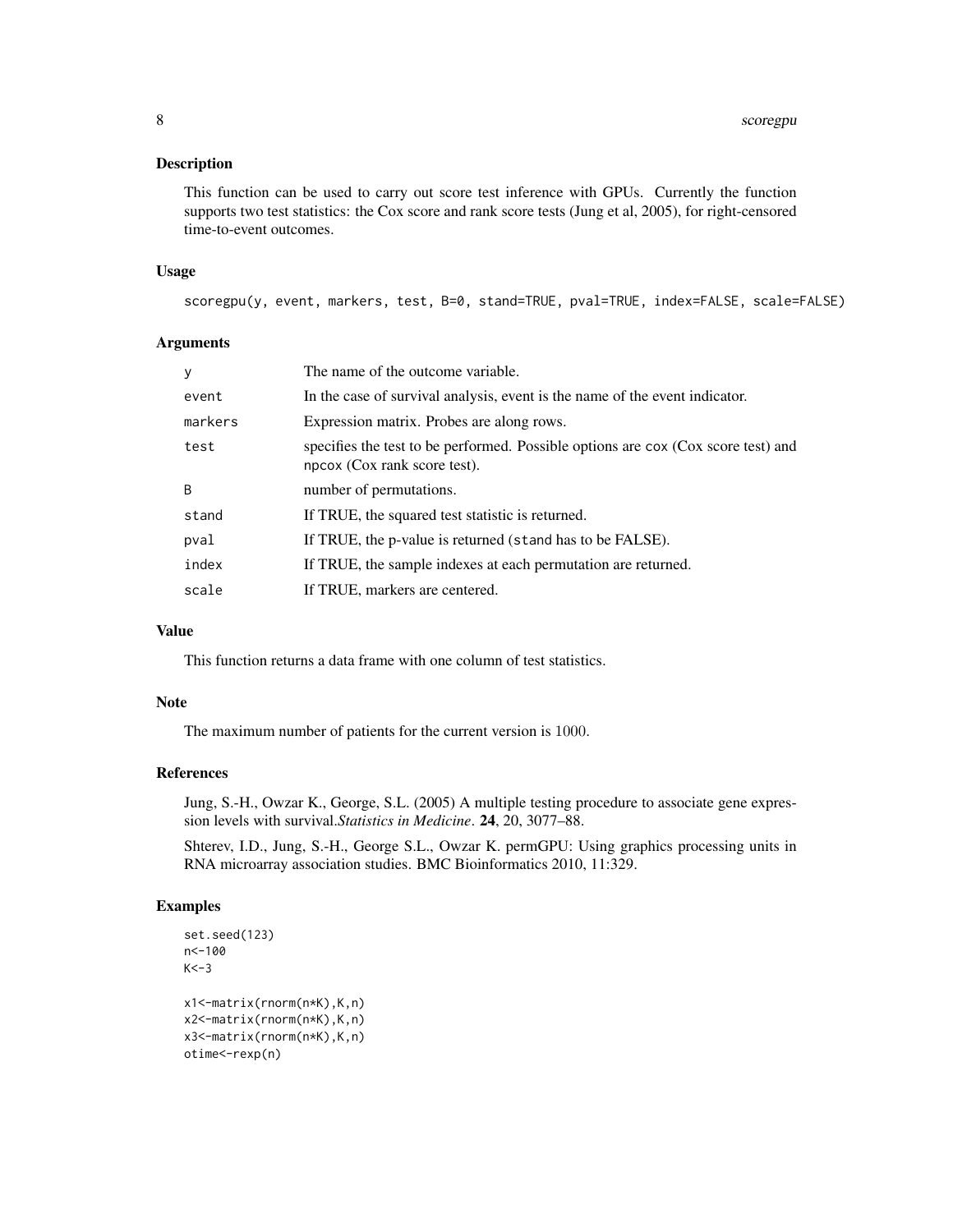#### <span id="page-8-0"></span>test.permgpu 9

```
event<-rbinom(n,1,0.8)
rownames(x1)<-paste("g",1:K,sep="")
colnames(x1)<-paste("p",1:n,sep="")
rownames(x2)<-paste("g",1:K,sep="")
colnames(x2)<-paste("p",1:n,sep="")
rownames(x3)<-paste("g",1:K,sep="")
colnames(x3)<-paste("p",1:n,sep="")
x=list(x1,x2,x3)
library(foreach)
# carry out analysis with npcox test
foreach(i=1:length(x))
# carry out analysis with npcox test using B=10 permutations
foreach(i=1:length(x))
```
test.permgpu *Conduct permutation resampling analysis using permGPU*

#### Description

This function can be used to carry our permutation resampling inference with GPUs. Currently the function supports six test statistics: the t and Wilcoxon tests, for two-sample problems, the Pearson and Spearman statistics, for non-censored continuous outcomes, and the Cox score and rank score tests (Jung et al, 2005), for right-censored time-to-event outcomes.

#### Usage

test.permgpu(test)

#### Arguments

test Specifies the test.

#### Examples

```
library(survival)
# check permgpu ("ttest")
test.permgpu("ttest")
# check permgpu ("wilcoxon")
```

```
test.permgpu("wilcoxon")
```

```
# check permgpu ("npcox")
test.permgpu("npcox")
```

```
# check permgpu ("cox")
test.permgpu("cox")
```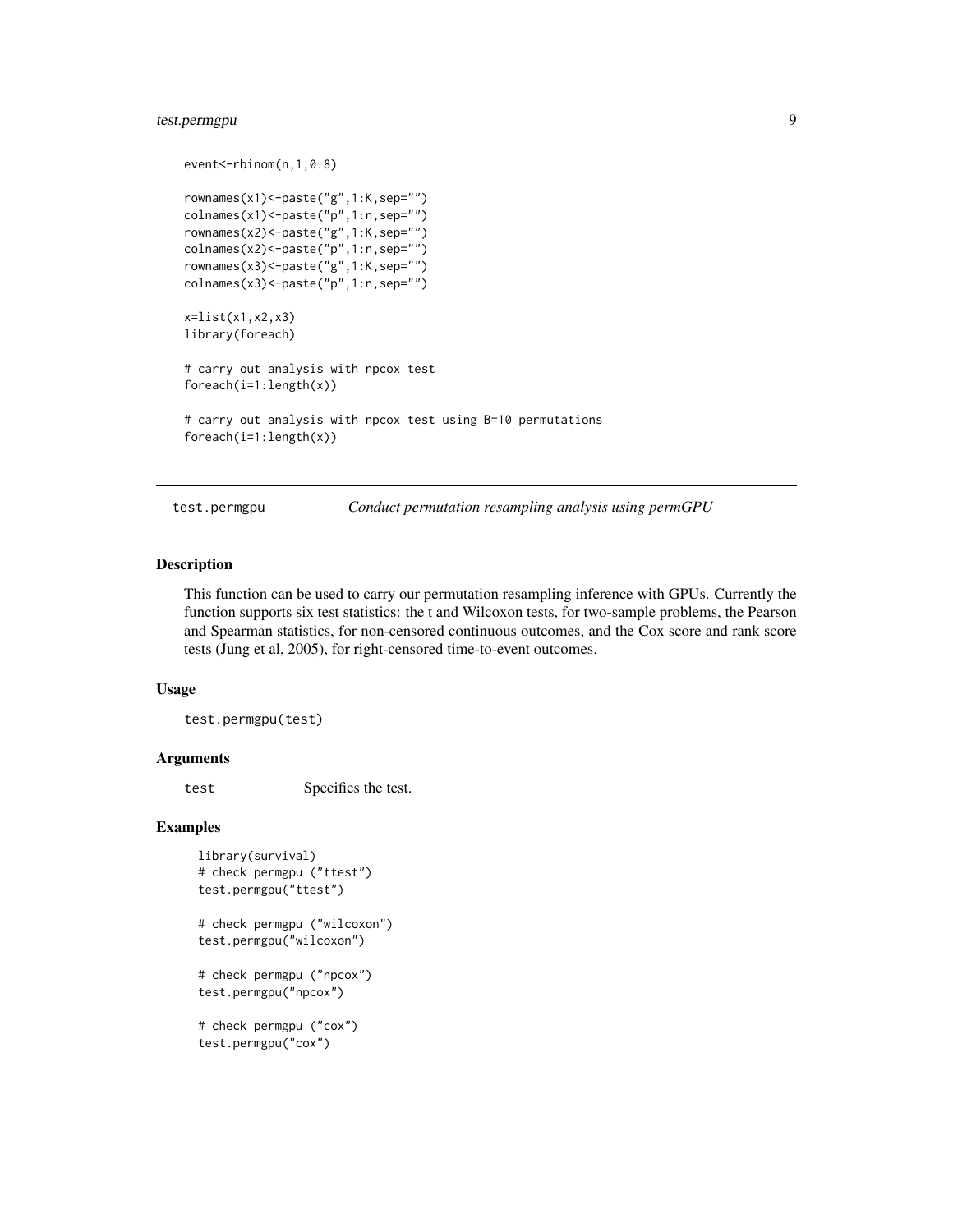<span id="page-9-0"></span>

#### Description

This function can be used to carry our permutation resampling inference with GPUs. Currently the function supports six test statistics: the t and Wilcoxon tests, for two-sample problems, the Pearson and Spearman statistics, for non-censored continuous outcomes, and the Cox score and rank score tests (Jung et al, 2005), for right-censored time-to-event outcomes.

#### Usage

test.scoregpu()

#### Examples

test.scoregpu()